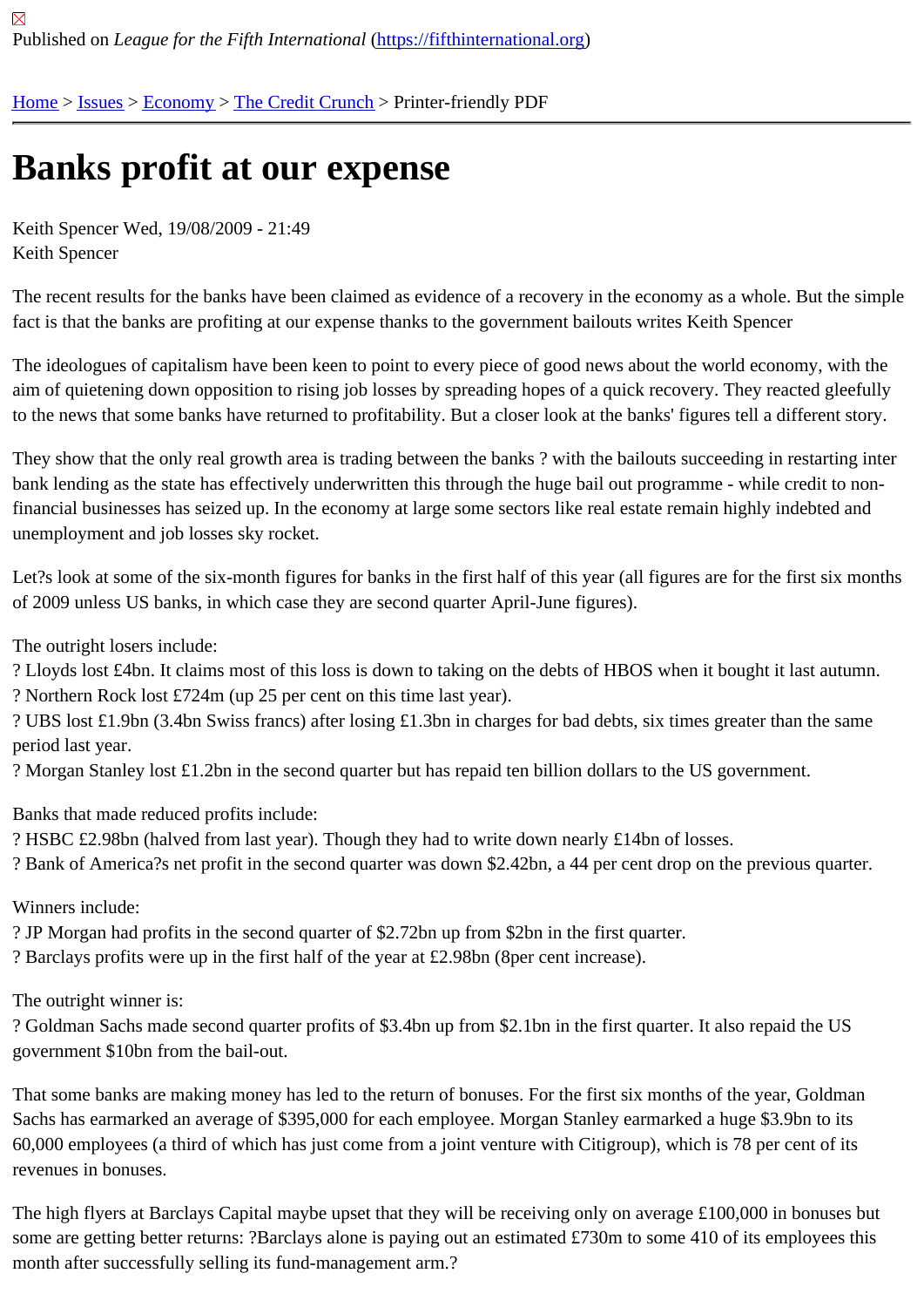Even the part-nationalised companies are faring well. RBS rewarded it new chief executive, Stephen Hester, with a £15m pay package. The 70per cent publicly owned bank just posted a £15m profit for the first six months.

All these banks except Barclays have been bailed out by the UK and US governments, and benefit from the very generous insurance scheme put in place by Chancellor Darling. Even the banks doing badly are being helped out ?75 per cent of Lloyds? losses come under the UK government?s Asset Protection Scheme. Remember that all this government money and insurance comes out of our pockets and will be paid for by increased taxation and cuts to our services.

But the world economy is still doing far worse than the profits would have us believe.

All the banks have declining profits or outright losses in their commercial and consumer arms. Real estate, mortgages, credit cards, personal and business loans are areas hit by losses.

- ? Morgan Stanley lost \$700m on commercial property
- ? 39per cent of Northern Rock mortgages are in negative equity

? Barclays? retail arm saw profits halved to £268 million, while that at of Societe Generale halved to 122 million euros ? JP?s Morgan consumer banking division made only \$15 million in the second quarter down from \$500m in the first with the losses mainly in housing.

? Lloyds and HBOS?s losses in the commercial property sector accounted for 8per cent of all loans in the sector, sparking BBC?s Robert Peston to lament the lack of checks: ?This is an old fashioned failure to kick the tyres properly when lending to hotel groups, property developers and investors who in the 1950s would have been called spivs.? ? The New York Times described Bank of America?s losses. ?Bank of America's big consumer business saw secondquarter profit drop 66 percent, to \$812 million. Credit card profit fell 55 percent to \$402 million as income from card usage decreased and losses surged. Profit was also hurt by the sharp rise in losses tied to its mortgage and home equity portfolio.?

? The British Banking Association said that in the first six months of the year loans in the commercial sector declined by £600m. This was despite £2.7bn of loans to ?public administration and defence (i.e. the government) and £1.9bn in real estate.

## **Where are the profits?**

The banks increased profits in their investment arms ? even those making overall losses. Barclays Capital (investment arm of Barclays) profits nearly doubled to £1bn while HSBC had record investment banking profits of £5.4bn. JP Morgan trebled its profits in its investment sector in the second quarter with ?record investment banking fees and fixed income trading?.

Goldman Sachs is an investment bank so made money without incurring any of the losses in real estate experienced by many other banks. The British Banking Association stated that in the first six months of the year ?Lending to financial companies in the first half of 2009 rose by some £33bn net.?

But what exactly are these investments? As the British Banking Association suggests, they are loans and investments to other financial companies. This is exemplified by Goldman Sachs? profits of which 75per cent was earned through trades. A recent interview with the company?s President Gary Cohn indicates this: ?A vast majority of profits came from trading on behalf of clients like big mutual funds, pension funds and endowments, rather than from staking Goldman?s own money in the markets.?

Barclays Capital earned its strong showing from buying part of the defunct Lehman Brothers (about 40per cent of its business is now in the US) and also:

?Fixed income, currency and commodities produced excellent results which drove a strong increase in trading and interest income?The contribution from equities and prime services increased significantly?with a strong performance in equity cash and derivative products, and in prime services from the expanded client base and increased margins.?

#### **Centralisation of capital**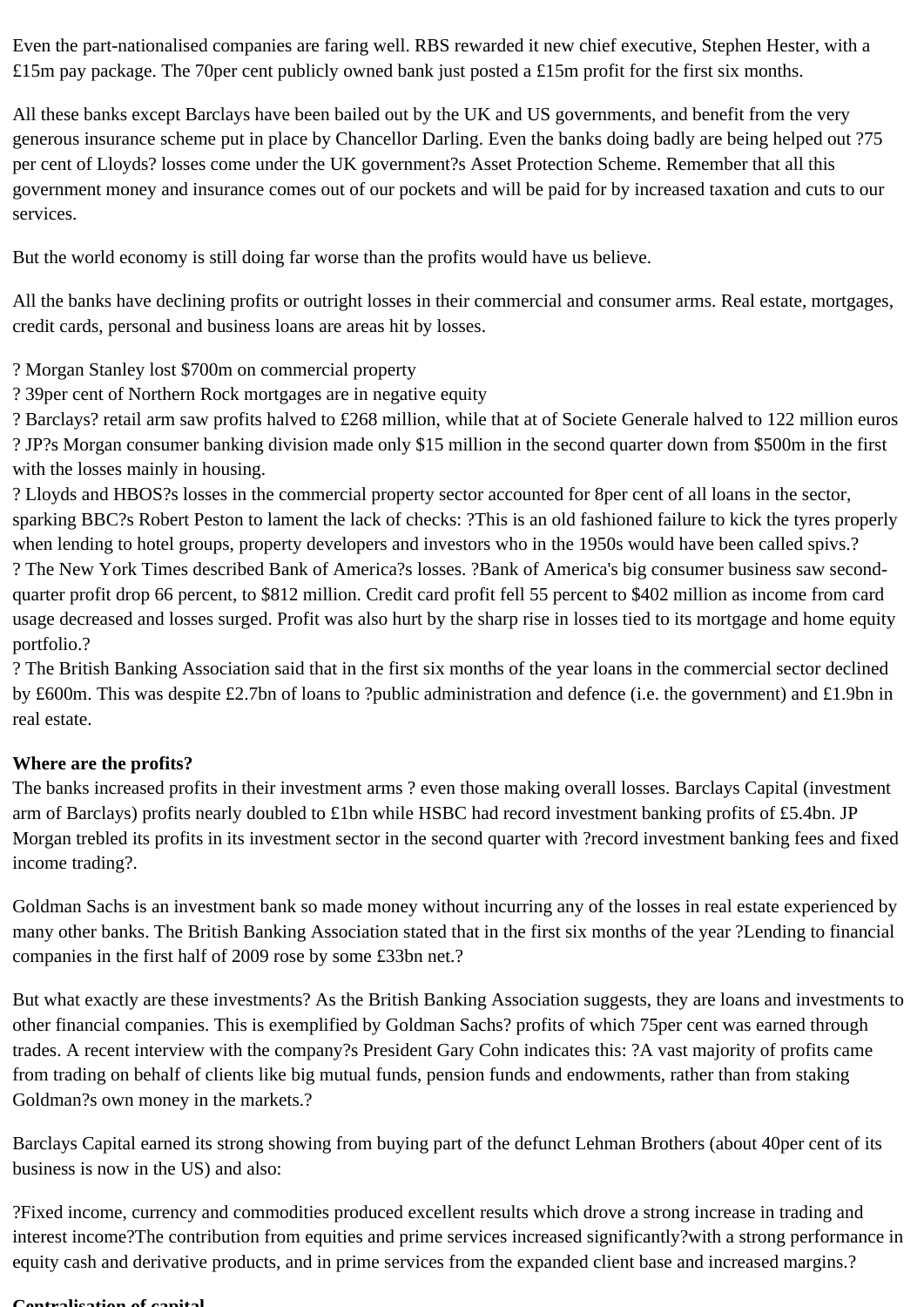The credit crunch and ensuing worldwide recession is both a period of crisis for the world capitalist system and an opportunity for individual capitals to emerge stronger. Some firms will profit from the demise of other firms.

The collapse of Bear Sterns and Lehman Brothers has given Goldman Sachs a pre-eminent position with other investment banks also having opportunities for growth, even in the midst of a recession. The New York Times interview with President Cohn of Goldman Sachs said: ?Goldman?is benefiting because old competitors like Bear Stearns and Lehman Brothers are no longer around?

The Daily Telegraph quoted one analyst commenting on JP Morgan?s increase profits: "We are in an increasing world of haves and have-nots, and we know where JP Morgan and Goldman fall."

What is occurring is what Marx called the centralisation of capital. In the UK, car firms such as Ford are being broken up and sold off to European or far Eastern conglomerates. In the case of finance capital we have already seen some firms go to the wall and other parts sold off, e.g. profit making parts of Lehman Brothers to Barclays capital. But there is also the competition for profit between the big companies remaining in the sector.

Profit in finance capital is being re-allocated among the powerful few by means of what finance capital always does: the trading of derivative products or what Marx calls ?inane forms of money? ?pieces of paper such as bonds, gilts, shares, and other complex deals.

So increased profits in investment banking are not in themselves proof of a recovering world economy ? rather it shows that finance capital is going through a period of centralisation.

## **The Bank of England and the quantitative easing programme**

While finance capital is making profits from its own centralisation, banks continue to hoard money earmarked for other parts of the economy.

That is why the Bank of England has just announced, against all expectations, an extra £50bn in new money via its quantitative easing programme?

We have already noted that British banks are lending less in the first six month of this year. Banks are also reducing the ratio between loans and deposits. Barclays reduced deposits from £2 trillion to £1.5 trillion in the first six months of this year as well has reducing lending to businesses from £67.5 to 62.5bn.

Lloyds reduced the ratio of loans to deposits by increasing deposits by 20bn and reducing loans and advances by 25bn (about 9 per cent decline). RBS wants to reduce its ration of loans to deposits from 156 per cent to 100 per cent by 2013. The banks are loaning out less but attracting more deposits. The effect of this is that money is being withdrawn from the economy it is no longer being used to exchange commodities or invest in capital. The situation is so worrying that chancellor Darling called in all the major banks recently to encourage them to loan.

The situation in the US is no better. A Wall Street Journal survey of the US?s top 15 banks found that they had ?4.2 trillion dollars of loans on their balance sheets, down from 4.3 trillion dollars on March 31.? These 15 banks received \$182.5bn from the US government in bail out money.

Even an increase in loan volume in the second quarter was because of acquisitions within banking sector itself such as ?J.P. Morgan's takeover of the banking operations of Washington Mutual and Wachovia's purchase by Wells Fargo Bank.?

Once these examples of the concentration of finance capital are excluded, volume of loans fell by 10 per cent. Part of the decline in loans is caused by a decline in demand ? witness the recent report that UK personal insolvencies are at an all time high.

However, much of the fall is down to banks and other financial institutions holding onto as much money as possible ?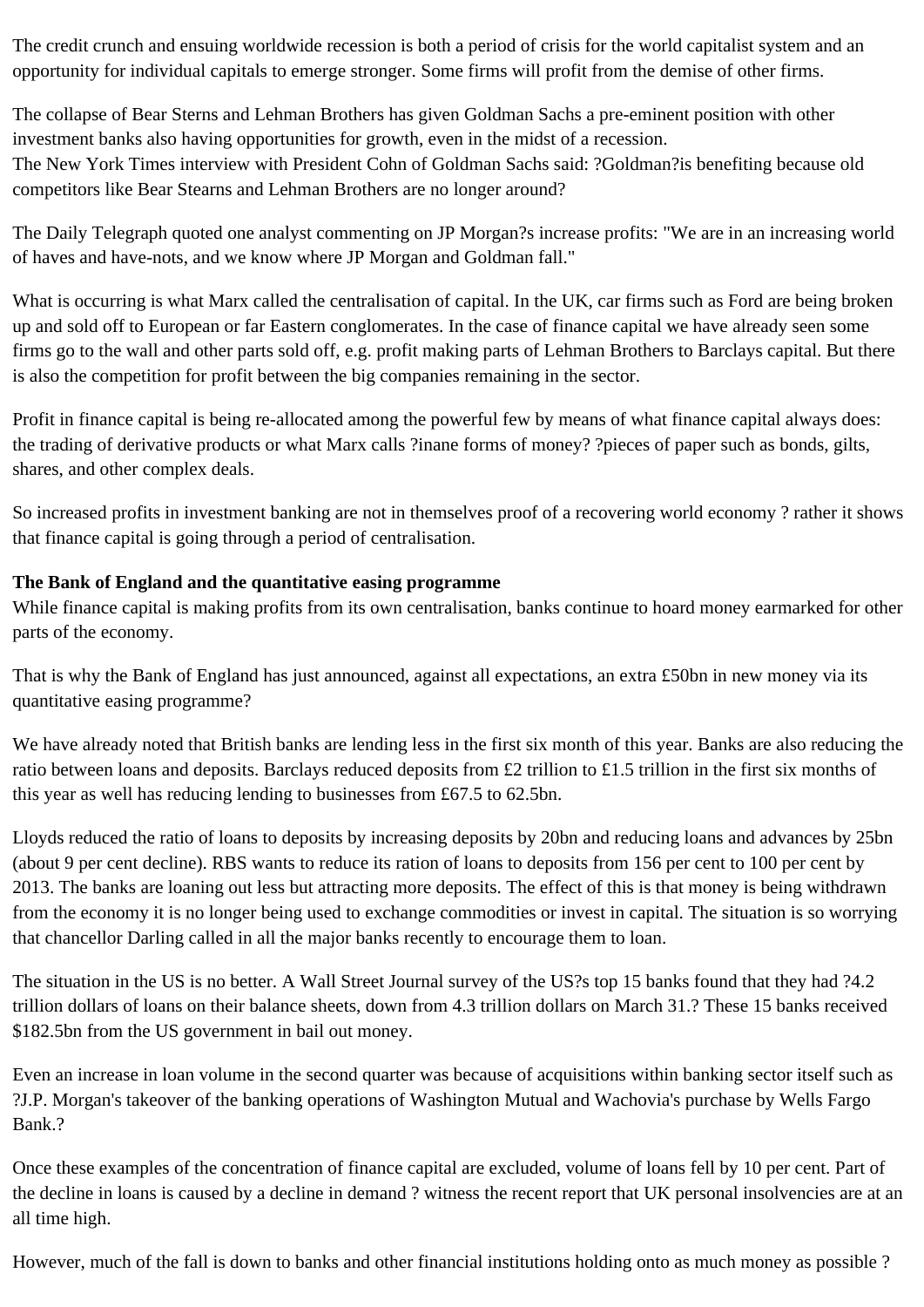That is why Darling has had to increase by £50bn the amount of money created for quantitative easing ? an admis that the banks are holding onto the previous £125bn that the government has pumped into their coffers. As the government puts money into the banks to kick start the economy, the banks are withdrawing it.

### The US housing market

In the US, the environment for loaning money appears to be very favourable. As one commentator said:

?The environment for net interest margin has rarely been better. Banks only have to pay depositors interest of aro per cent. Even better, they can borrow money from the Federal Reserve at a rate between 0 per cent and 0.25 per The banks are lending it at rates of at least 5per cent all the way up to 30per cent.?

But, if this is so, why are banks? commercial dealings so badly hit? The Wall Street Journal recently found that: ?L banks have been charging off soured commercial mortgages at the fastest pace in nearly 20 years?At that rate, lo loans used to finance offices, shopping malls, hotels, apartments and other commercial property could reach abou billion by the end of 2009.?

Both Bank of America and Citigroup have faced \$8bn losses in this area already with more to come as the hurrica bad debt hits banks throughout the US.

It appears that the losses due to speculation could still far outweigh even the best help of governments.

For a more in depth look at the issues raised in this article setow the state serves finance capital also by Keith Spencer

- References 1 Guardian, 24 June 2008tp://xrl.in/2uwr[2] 2 http://news.bbc.co.uk/1/hi/business/8184781.stm 3 New York Timeshttp://www.nytimes.com/2008/07/21/business/worldbusiness/21iht-boe.1.<sup>[4446...</sup>] 4 British Banking Assoc[iation, June figu](http://xrl.in/2uwr)res for the main high street banks pdf at h[ttp://www.bba.org.uk/bba/jsp/polopoly.jsp?d=](http://news.bbc.co.uk/1/hi/business/8184781.stm)145&a=16 $[5]$ 5 Daily Telegraph 16 July 2000ttp://xrl.in/2uv2[6] 6 BBA, p4 as above 7 Barclays interim results p27, pdfratp://xrl.in/2uve[7] 8 See New York Times, 5 Au[gust, above](http://xrl.in/2uv2) 9 See Daily Telegraph above 10 See report atttp://www.geo.tv/7[-27-2009/46607](http://xrl.in/2uve).html 11 seehttp://news.bbc.co.uk/1/hi/business/8189053.stm 12 See article atttp://www.marketwatch.com/story/in-search-of-profits-on-wall-street 13 Wall Street Journal, 21-7-09tp://xrl.in/2uxs[11]
- 14 See article atttp://www.marketwatch.com/story/in-search-of-profits-on-wall-street

Source URL: h[ttps://fifthinternational.org/content/banks-profit-our-expense](http://www.marketwatch.com/story/in-search-of-profits-on-wall-street)

Links:

[1] http://ww[w.fifthinternational.org/content/how-state-serves-finance-c](https://fifthinternational.org/content/banks-profit-our-expense)apital

[2] http://xrl.in/2uwr

[3] http://news.bbc.co.uk/1/hi/business/8184781.stm

[4] http://www.nytimes.com/2008/07/21/business/worldbusiness/21iht-boe.1.14655000.html

opportunities.